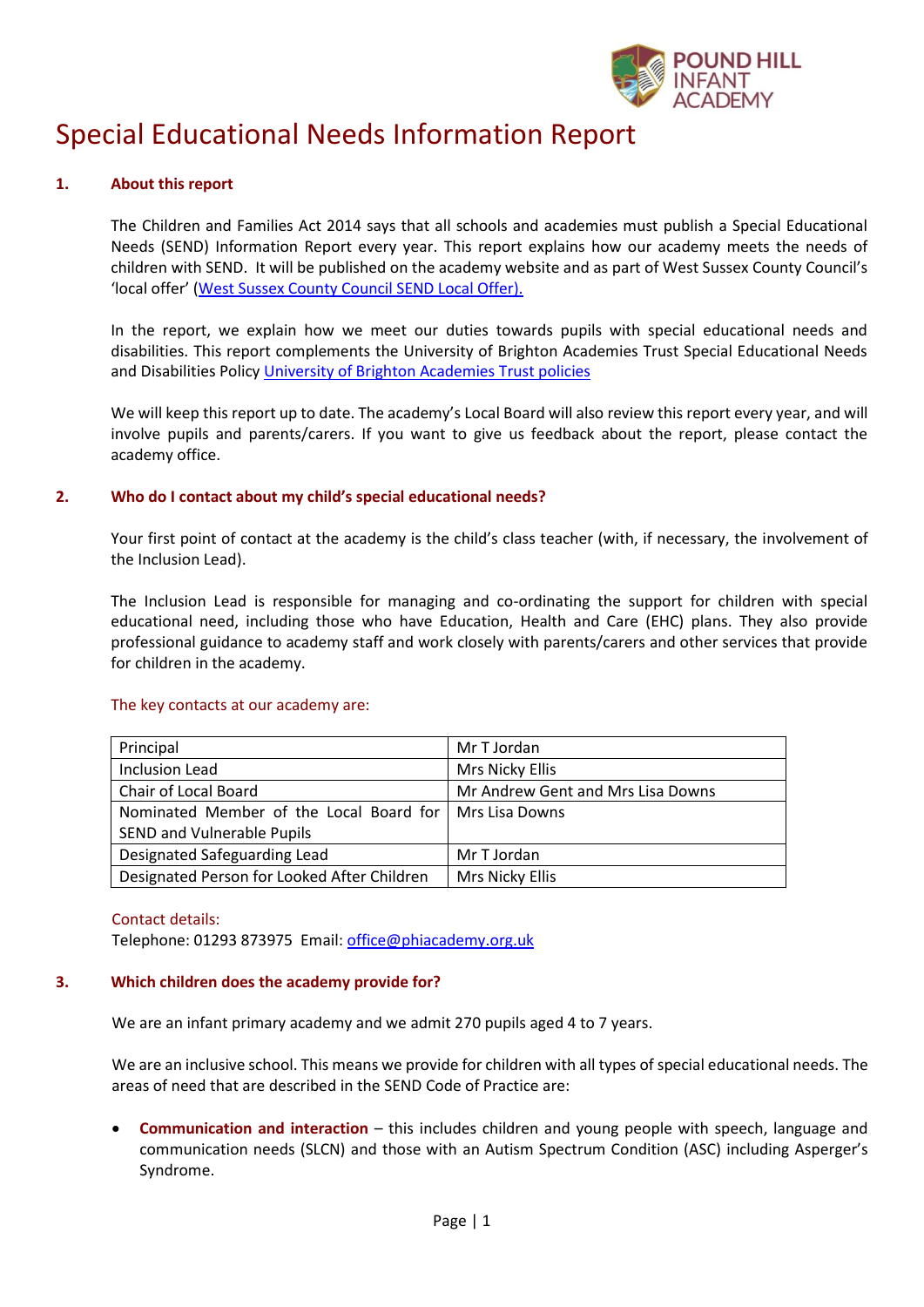- **Cognition and learning** this includes children and young people with moderate learning difficulties (MLD), severe learning difficulties (SLD) and profound and multiple learning difficulties (PMLD). This also includes children and young people with specific learning difficulties (SpLD) such as dyslexia, dyscalculia and dyspraxia.
- **Social, emotional and mental health difficulties** social, emotional and mental health difficulties may manifest themselves in many ways including becoming withdrawn or isolated, as well as displaying challenging, disruptive or disturbing behaviour. Other children and young people may have disorders such as attention deficit disorder, attention deficit hyperactive disorder or attachment disorder
- **Sensory and/or physical needs** this includes children and young people with visual impairment (VI), hearing impairment (HI), multi-sensory impairment (MSI) and physical disability (PD)

Children and young people with any of these needs can be included within our academy community. Whilst these four categories broadly identify the primary areas of need for children and young people, our academy will consider the needs of the whole child or young person and not just their special educational needs.

If you would like a place at our academy for a child with an Education, Health and Care Plan (EHCP), this can be considered during the annual review process and/or during the admissions process. If you would like a place for your child with additional needs, but without an EHCP, you should apply as normal, and your application will be considered in the same way as applications from children without special educational needs.

Our Admissions Policy is available on our website. Other useful information is available from:

- [school admissions-](https://www.westsussex.gov.uk/education-children-and-families/schools-and-colleges/school-places/) West Sussex
- contact Pupil Admissions Office for admissions advice 033 301 42903

### **4. Summary of how the academy meets the needs of children with SEND and disabilities**

The key aim of the University of Brighton Academies Trust and each of its academies is to help all pupils– including those with SEND- to achieve their very best and become successful, well-rounded individuals. We believe that all children should have high quality teaching, adjusted to meet their individual needs, in accordance with our statutory duties under the Children and Families Act 2014 and the Equalities Act 2010. Our academy regularly assesses all of our pupils so that we can see who has special educational needs as early as possible.

We follow an 'assess, plan, do, and review' cycle to ensure that we meet the needs of children with special educational needs.

Where a child makes less than expected progress, the class teacher, in conjunction with the Inclusion Lead, assesses whether the child has SEND. Where a pupil is identified as having SEND, the academy will plan (in conjunction with the pupil and parent/carer) the child's teaching by identifying the outcomes that are being aimed for, and by identifying and planning the provision needed to meet the outcomes. The resulting SEND support plan will then be implemented, and regularly reviewed, at least three times a year.

The 'assess, plan, do, and review' cycle helps everyone to work together to continually improve the support so that the child makes good progress.

If the child is looked after by the local authority they will have a Care Plan including Personal Education Plan (PEP)/Passport and Health plan. We will co-ordinate these plans with the SEND support plan and will involve parents and carers as well as foster carers or social workers in discussions.

#### **5. How does the academy identify children's special educational needs?**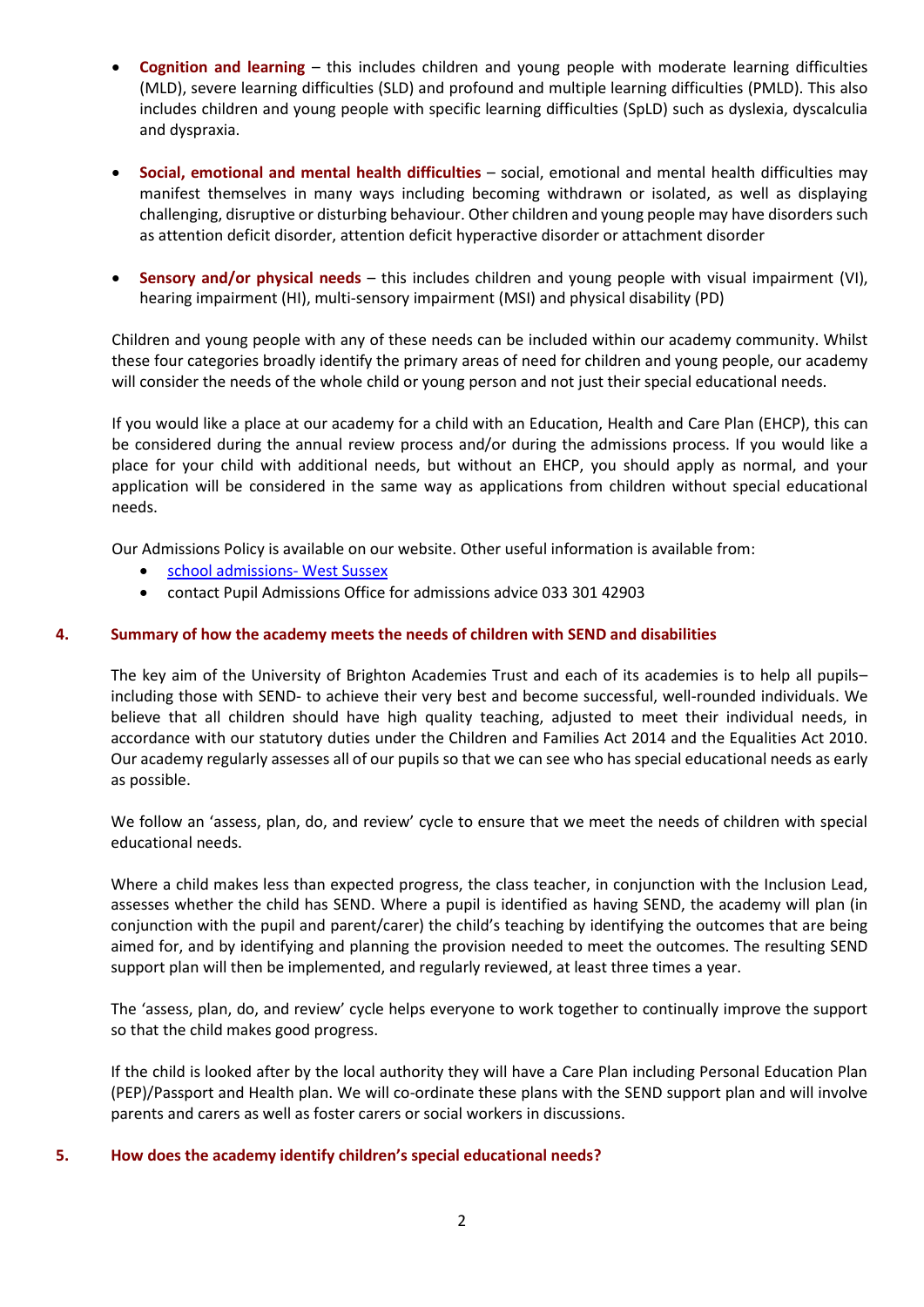We aim to identify children's special educational needs (SEND) as early as possible, so that they have the best possible outcomes. A pupil has SEND where their learning difficulty or disability calls for special educational provision, namely provision different from or additional to that normally available to pupils of the same age.

Our academy will assess each pupil's current skills and level of attainment on entry to the academy. We will make regular assessments of progress for all pupils. These will seek to identify pupils making less than expected progress given their age and individual circumstances. This is progress which:

- is significantly slower than that of their peers starting from the same baseline;
- fails to match or better the child's previous rate of progress;
- fails to close the attainment gap between the child and their peers;
- widens the attainment gap.

The first response to less than expected progress will always be high quality teaching targeted at the pupil's area of weakness.

In identifying a child as needing SEND support, the class teacher working with the Inclusion Lead, will carry out a clear analysis of the pupil's needs including the individual's development in comparison to their peers and national data.

Slow progress and low attainment do not necessarily mean that a child has SEND. Equally, attainment in line with chronological age does not necessarily mean that there is no learning difficulty or disability.

Difficulties related solely to limitations in English as an additional language are not SEND. Persistent disruptive or withdrawn behaviours do not necessarily mean that a child or young person has SEND.

We are alert to emerging difficulties and respond early. For some children, SEND can be identified at an early age, however, for other children difficulties become evident only as they develop.

We recognise that parents know their children best and we listen and understand when parents express concerns about their child's development. Staff also listen and address any concerns raised by the children and young people themselves.

Where it is decided to provide pupil with SEND support, the decision will be recorded in academy records and we will formally notify parents. We are required to make data on the level and types of SEND in the academy available to the Local Authority. This data, which is collected through the School Census, is also required to produce the national SEND information report.

SEND support will be adapted or replaced depending on how effective it has been in achieving the agreed outcomes.

A school-based SEND support plan/provision passport is used when, despite the appropriate targeted support, a child or young person does make: - The expected progress set over a period of time - Remains working at attainment levels that are considerably below those of their peers. 4 - If required referrals to wider professionals or agencies, if not already involved in the child's provision, will be made. Parents and carers will be involved throughout this process.

Where, despite taking relevant or purposeful action to identify, assess and meet the SEND of the child or young person, the child or young person has not made expected progress measurable over a sustained period, consideration will be given to requesting an Education, Health and Care assessment. This request can be made by the academy or by parents.

In considering whether an EHC needs assessment is necessary, the Local Authority will consider the evidence of the action already being taken by the academy to meet the child or young person's SEND. An EHC needs assessment will not always lead to an EHC plan.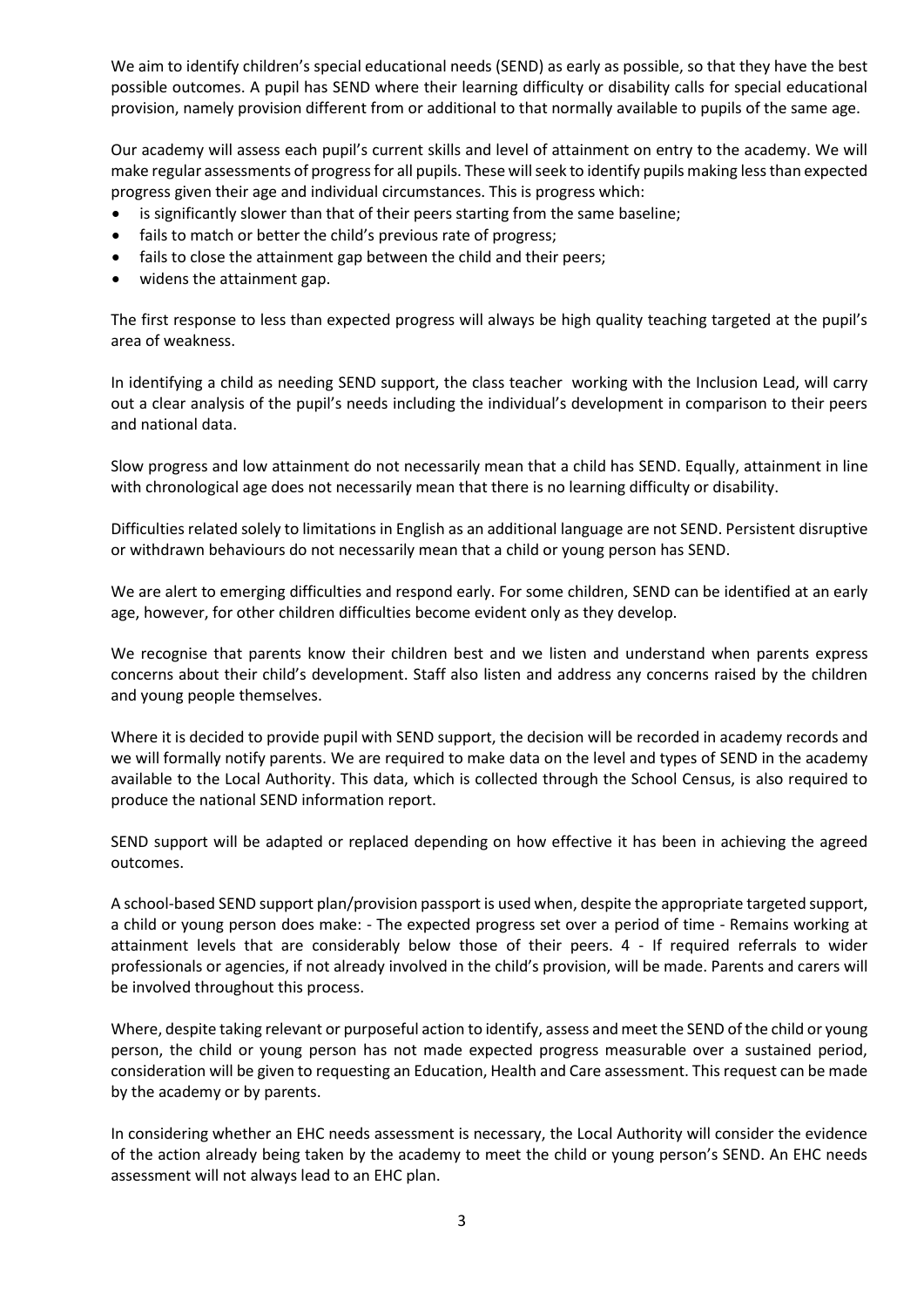The purpose of an EHC plan is to make special educational provision to meet the special educational needs of the child or young person, to secure improved outcomes for them across education, health and social care and, as they get older, prepare them for adulthood. The EHC plan also specifies the arrangements for setting shorter term targets at academy level.

# **6. How does the academy teach and support children with SEND?**

In common with all academies in the University of Brighton Academies Trust, we set high expectations for all pupils, whatever their prior attainment. We use assessment to set targets which are deliberately ambitious. We deliver high quality teaching that is differentiated and personalised and meets the individual needs of the majority of children and young people. Some children and young people need educational provision that is additional to or different from this and we use our best endeavours to ensure that such provision is made for those who need it.

# Teaching and learning strategies include

- Differentiated curriculum, objectives, activities and teaching approaches
- Clarity for pupils about what they are being asked to do, why they are doing it, how they are supposed to do it and how they will know if they have done well
- Use of supportive techniques such as visual timetables, modelling and demonstration
- Clear instructions and simplified language
- Support with key words and subject terminology
- Structured routines; task plans and visual timetables used when appropriate
- Regular reminders of whole-school/class rules
- Recognition through the empowerment approach takes into account of pupils' SEND
- Pupils with ASC will follow a tailored support package

The quality of teaching for pupils with SEND and their progress is a core part of the Trust's performance management arrangements, and our academy's approach to professional development for all teaching and support staff.

We record evidence of pupil progress, with a focus on outcomes and a rigorous approach to the monitoring and evaluation of any SEND support provided. We will record details of additional or different provision made under SEND support. This forms part of regular discussions with parents about the child's or young person's progress, expected outcomes from the support and planned next steps.

SEND support takes the form of a four part cycle: assess, plan, do and review. Decisions and actions are revisited, refined and revised with a growing understanding of the pupil's needs and of what supports the pupil in making good progress and securing good outcomes. This is known as the graduated approach.

Clear dates for reviewing progress are agreed and the parent, pupil and teaching staff will be clear about how they will help the pupil reach their expected outcomes. The effectiveness of the support and interventions and their impact on the pupil's progress will be reviewed in line with the agreed date.

EHC plans are used to actively monitor children and young people's progress towards their outcomes and longer term aspirations. They must be reviewed as a minimum every 12 months. Reviews will be undertaken in partnership with the child or young person and their parents, and will take account of their views, wishes and feelings. The review will focus on the child's progress towards achieving the outcomes specified in the EHC plan. The review will also consider whether these outcomes and supporting targets remain appropriate. Parents, an academy representative, a Local Authority SEND Officer, a health service representative and a Local Authority social care representative will be invited to the review meeting.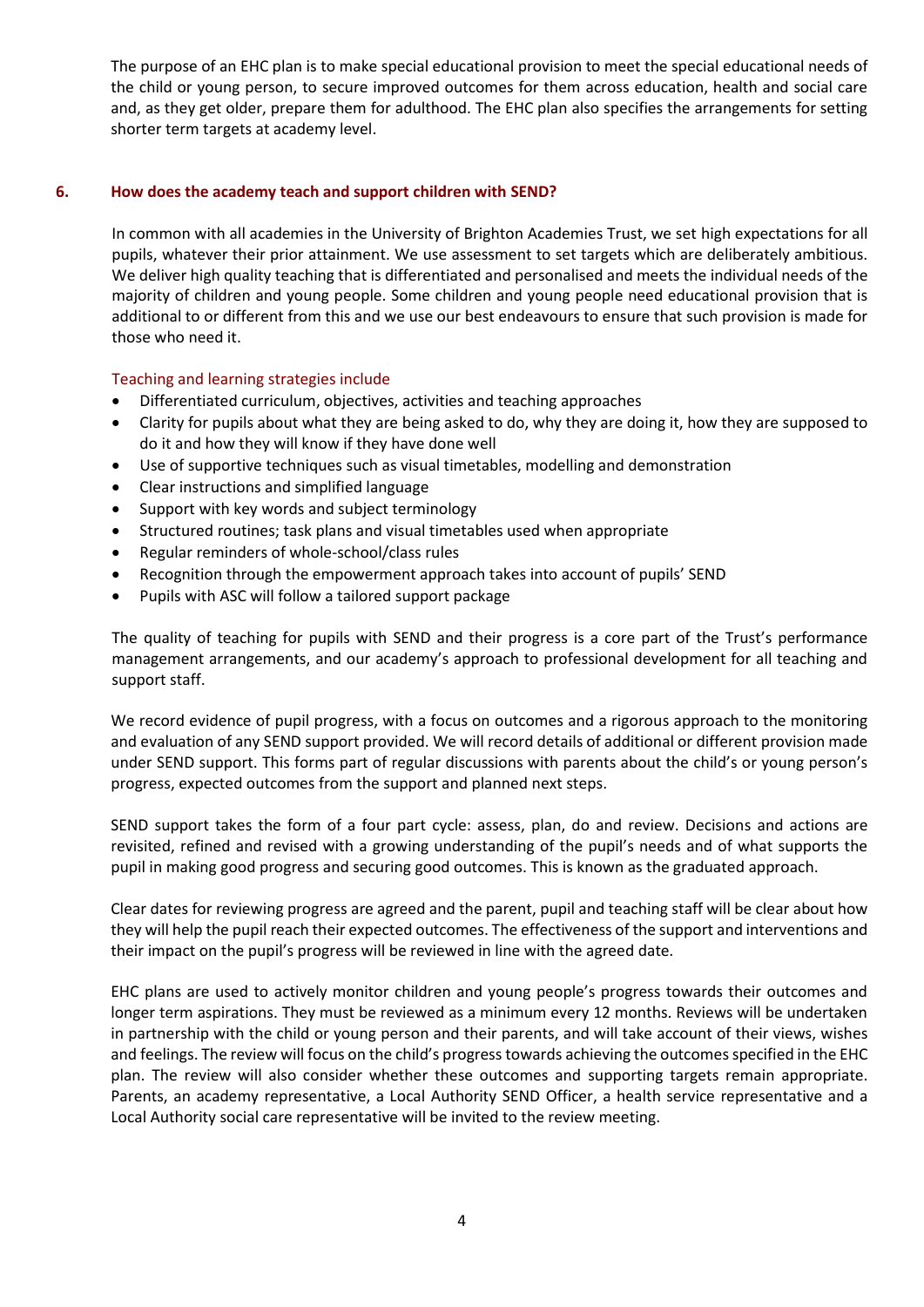Before the meeting we will:

- give notice to all parties at least two weeks before the meeting and seek advice and information about the child;
- send out any advice or information gathered to all those invited at least two weeks before the meeting.

We will prepare and send out a report of the meeting to everyone invited within two weeks of the meeting.

Where a child is looked after by the Local Authority, the academy will endeavour to synchronise EHC plan reviews with social care reviews.

# **7. How will the curriculum and learning environment be matched to my child's/young person's needs?**

All pupils have access to a broad and balanced curriculum which is suitable for all our pupils. We will set high expectations for all pupils.

We adjust the curriculum for each child with SEND to make sure that they can access the subjects at their own level, and make progress. This is called 'differentiation'. Lessons are planned to address potential areas of difficulty and to remove barriers to pupil achievement. We do what is necessary to enable children and young people to develop, learn, participate and achieve the best possible outcomes irrespective of whether that is through reasonable adjustments for a disabled child or special educational provision for a child with SEND.

We will look at the child's level of achievement and see what support they need to make good progress and reach their potential. We will talk with children and parents as part of the SEND support cycle (assess, plan, do, and review). The Inclusion Lead will often advise class teachers and/or observe children within their classroom. If the child's needs are considered to be at an appropriate level, the child may, in conjunction with the parents, be added to the school's SEND register. Children will be placed on the register as needing 'Additional School Support'. Interventions to support children are detailed on a Pupil Passport, where targets are also set and progress monitored (at least 3 times a year). If significant concerns regarding progress remain despite the additional school support, the school will ask for further professional involvement from Educational Psychologists, Speech and Language Therapists or the Behavioural Support Team. The external specialist may visit the school and conduct assessments or observations of the child and provide the school and parents with a report of their findings and recommendations.

# **8. How are parents and carers involved in reviewing children's progress and planning support?**

We are committed to working in partnership with parents and carers. We will:

- Have regard to the views, wishes and feelings of parents;
- Provide parents with the information and support necessary to enable full participation in decision making;
- Support parents in order to facilitate the development of their child to help them achieve the best possible educational and other outcomes, preparing them effectively for adulthood;
- Meet with the parents of children and young people at least three times each year;
- Provide regular reports for parents on their child's progress;
- Involve parents in the regular reviews of SEND support plans and, where applicable, in the annual review of EHC plans.
- Provide parents and carers with the opportunity to share and contribute towards pupil passports.

# **9. How are children involved in reviewing their progress and planning support?**

We are committed to involving children and young people with SEND in decisions about their learning. We will:

- Have regard to the views, wishes and feelings of children and young people;
- Provide children and young people with the information and support necessary to enable full participation in decision making;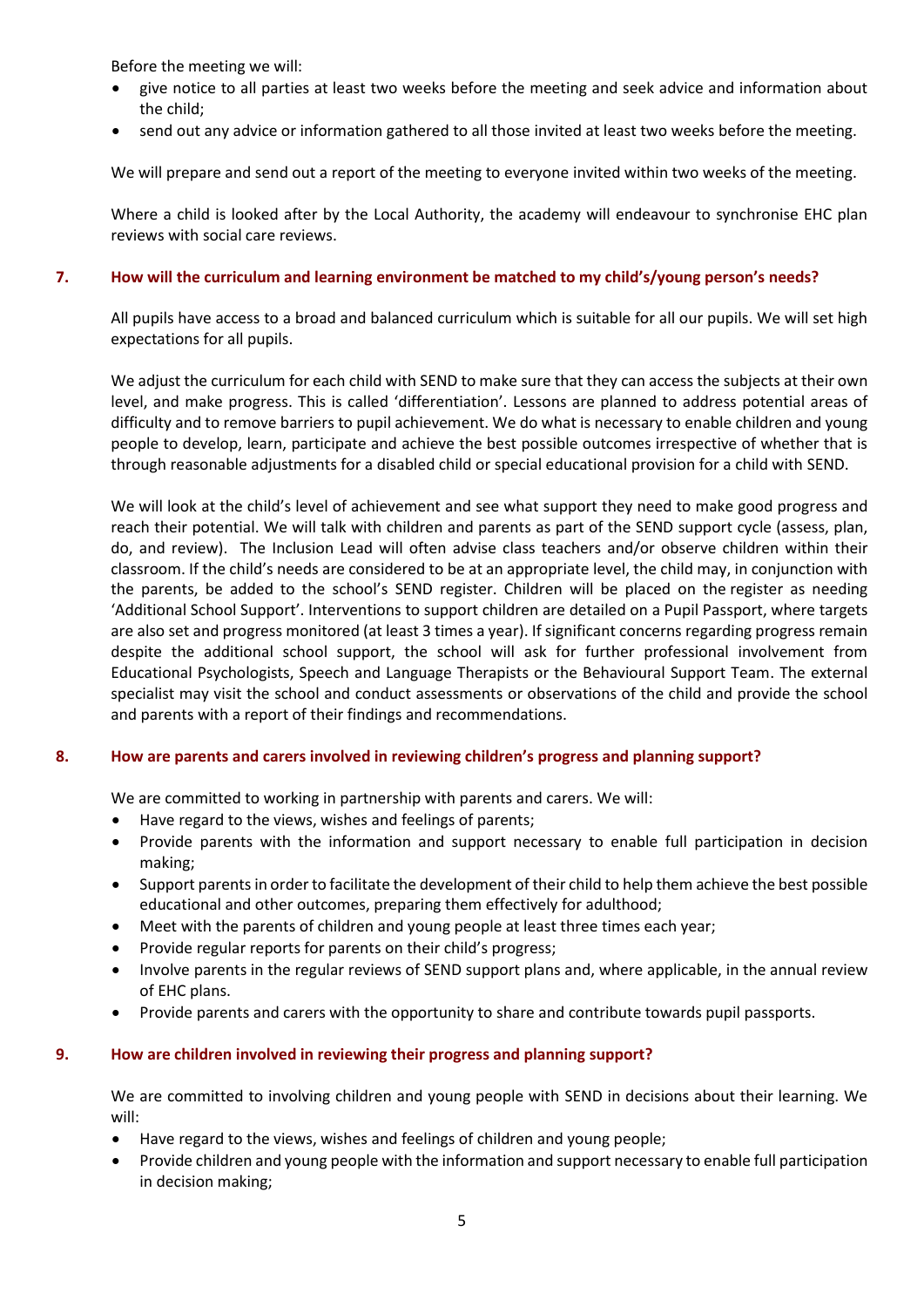- Support children and young people to support their development and help them achieve the best possible educational and other outcomes, preparing them effectively for adulthood.
- Provide children the opportunity to contribute to their pupil passport and support plan.

The following table sets out the different opportunities we have for talking to pupils about their learning:

|                                  | Who's involved?                       | How often?                        |
|----------------------------------|---------------------------------------|-----------------------------------|
| Self assessment                  | pupil, class teacher                  | Daily                             |
| Class Circle times               | pupil, class teacher                  | Regularly                         |
| Pupil passport and support       | Pupil, class teacher,<br>parents/     | At least 3 times per year         |
| plan                             | carers                                |                                   |
| <b>Pupil Voice</b>               | Pupils, all staff                     | These sessions vary depending on  |
|                                  |                                       | the need.                         |
| <b>SEND</b><br>review<br>support | parents, class<br>Pupil,<br>teacher,  | 3 times a year or more as needed. |
| meetings                         | supported by the Inclusion Lead       |                                   |
| Annual reviews (EHCP only)       | Pupil, parents, Inclusion Lead, class | Once a year                       |
|                                  | teacher, support services, local      |                                   |
|                                  | authority.                            | Scheduled<br>meetings<br>between  |
|                                  |                                       | professionals and parents when    |
|                                  |                                       | required.                         |

# **10. How will the academy prepare and support my child to transfer to a new school/ college or the next stage of education and life?**

The great majority of children and young people with SEND or disabilities, with the right support, can find work, be supported to live independently, and participate in their community. In common with all academies in the University of Brighton Academies Trust, we encourage these ambitions from the start. Our SEND support includes planning and preparation for the transitions between phases of education, key stages, year groups and preparation for transition to key stage two. We will agree with parents and pupils the information to be shared as part of this process. We support children and young people so that they are included in social groups and develop friendships. This is particularly important when children and young people are transferring from one phase of education to another.

Children with ASD will focus on life skills projects in Year Two to ensure they are best prepared for the next stage in their life, these will include safeguarding topics such as keeping safe in the sun, road safety, stranger danger, internet safety and identifying possible hazards in the home.

All children with additional needs will have a personal transition plan to their next school. This will involve extra visits, a transition book and an allocated a buddy. Pupil passports will be shared with their next school to aid a smooth transition.

If a child or young person has an EHC plan, this will be reviewed and amended in sufficient time prior to moving between key phases of education. The review and any amendments must be completed by 15<sup>th</sup> February in the calendar year of the transfer.

# **Transitions within and between academic years**

Careful considerations for transition are made for children with SEND. Additional support is provided to support a successful transition from one year to the next depending on the need required. The Inclusion Lead and class teacher, with liaison with parents; outside professionals (if required) and pupil, will create a timetable for transition to best suit the needs.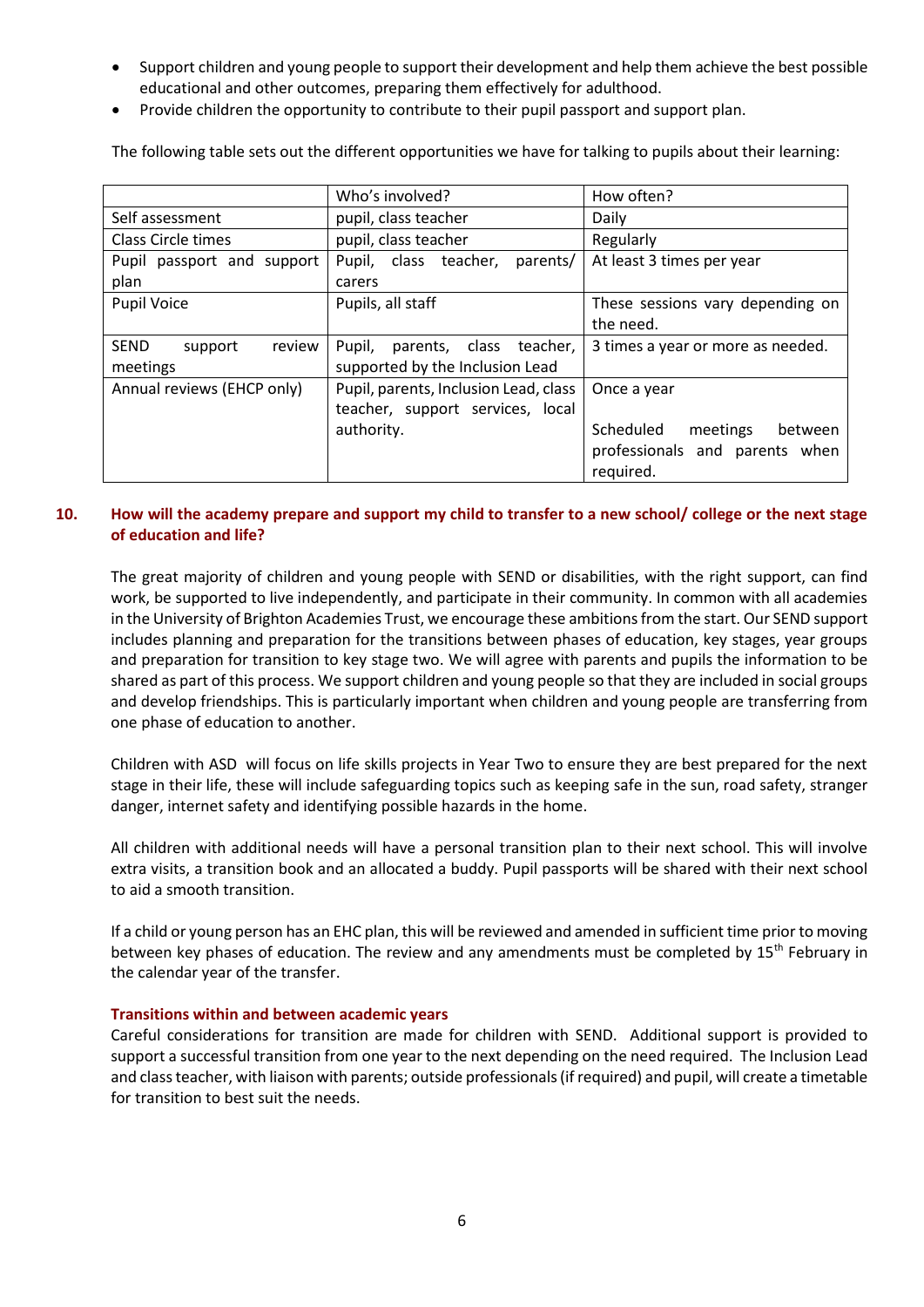#### **11. What training do academy staff have?**

We regularly and carefully review the quality of teaching for all pupils including those at risk of underachievement. This includes: identifying particular patterns of need in the academy, reviewing, and where necessary improving, teachers' understanding of strategies to identify and support vulnerable students/pupils and their knowledge of the SEND most frequently encountered.

Where interventions are required, we ensure staff have sufficient skills and knowledge to deliver the intervention effectively.

The quality of teaching for pupils with SEND, with the progress made by pupils is a core part of the University of Brighton Trust's performance management arrangements and its approach to professional development for all teaching and support staff.

Professional development meetings within the academy cover a range of SEND topics to further develop staff knowledge and strategies to use within the classroom.

## **12. How does the academy measure how well it teaches and supports children with SEND?**

We regularly and carefully review the quality of teaching for all pupils to make sure no-one under achieves. We look at whether our teaching and programmes of support have made a difference and also their cost effectiveness. We use information systems to monitor the progress and development of all pupils. This helps us to develop the use of interventions that are effective and to remove those that are less so.

The impact of interventions on progress has to be measureable. Yet this might take different forms due to the nature of the intervention. All interventions, or further provision received, is stated on the pupil's passport and reviewed a minimum of three times a year. Records and planning of interventions are kept and provided to the Inclusion Lead to review and discuss with staff, pupils and parents. There are additional assessments for children with specific needs such as ASC that focus on wider aspects of child development.

#### **13. How accessible is the academy and how does the academy arrange equipment or facilities children need?**

The University of Brighton Academies Trust's Equality and Diversity Policy and its Equality Objectives are available on the Trust's website, as is its Policy for Supporting students and pupils with medical conditions.

Our academy's Accessibility Plan is available on our website.

#### **English as an Additional Language**

The stimulating environments rich in visual clues and language that our teachers provide benefit all pupils, but particularly pupils for whom English is an Additional Language.

These children often learn English very quickly when they arrive in school and are immersed in the new language. However, grammatical structures and technical vocabulary can prove difficult for these children to pick up and, therefore, additional provision and support are necessary.

It is important to emphasise that these difficulties may also be experienced by any child who has one or both parents for whom English is an Additional Language, even if the child does not speak another language. Parents are the most influential role-models for children and if they are exposed to one or both parents with limited English, this will impact upon their understanding of grammar and vocabulary.

Strategies to support these pupils within school include a valuing of their own language and celebrating this and their culture within school. Pupils are also 'pre-tutored' in technical topic-related vocabulary, ensuring that they already know and understand individual terms when they are encountered within the context of their learning. Bilingual books are provided to families where appropriate.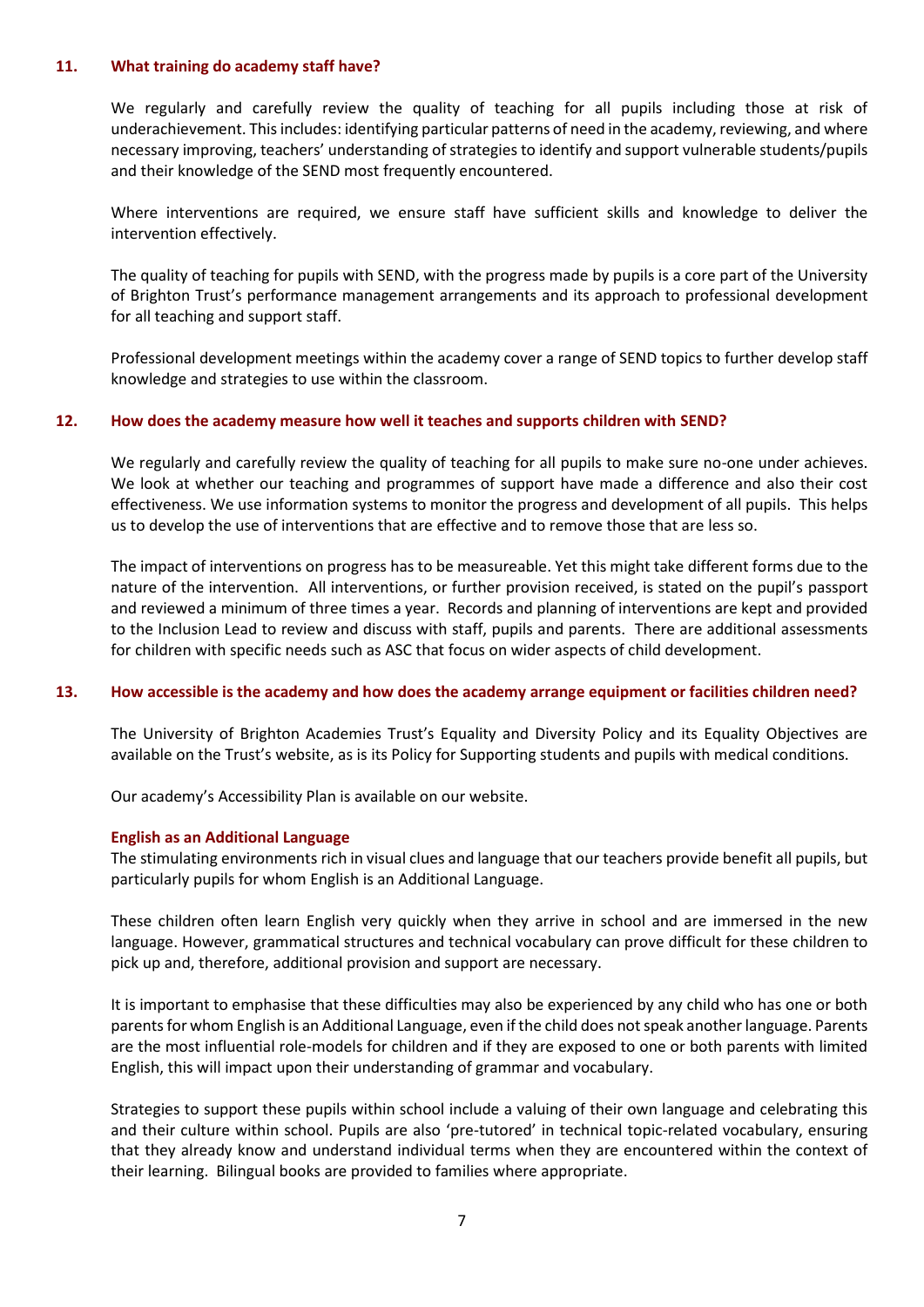### **14. How will my child/young person be included in activities with other children, including school trips?**

We are committed to eliminating discrimination, promoting equality of opportunity and fostering good relationships. Through careful planning and reasonable adjustments, pupils with SEND engage in the activities of the academy together with those who do not have SEND, and are encouraged to participate fully in the life of the academy and in any wider community activity.

We work with parents and pupils to listen to their views, feelings and wishes to ensure pupils with SEND engage fully in the life of the academy and in any wider community activity.

# **15. What support will there be for my child's/young person's overall well-being, and their emotional, mental and social development?**

We support the emotional, mental and social development of children and young people with SEND and disabilities by providing extra pastoral support arrangements for listening to their views and implementing measures to prevent bullying. We make provision for pupils' spiritual, moral, social and cultural development.

We may work with other services to support children such as the Child and Adolescent Mental Health Services (CAHMS).

#### **Transition from Pre-school to our academy:**

• Academy staff have strong links with pre-school providers and are able to make transition visits to pre-schools to meet pupils with additional needs.

• The Inclusion Lead attends the induction evening and is available during play visits if parents wish to discuss concerns.

• If the academy is aware of a child with specific needs joining, then the Inclusion Lead will invite parents and any other key agencies in when appropriate to discuss needs and provision

• All children joining our academy are invited to attend school visits. Many of the children come for additional visits with their current pre – school if this is a setting which feeds into the school catchment. Children with Additional Needs are invited for extra visits if this is required.

#### **Vulnerable Pupils**

Pupils may be identified as vulnerable for a wide range of reasons. For example, the child may be experiencing a family separation or bereavement, there may be financial pressures within the family or there may be current or previous involvement from Social Services. There is an ongoing dialogue between the school and the parents regarding these children.

There are a group of children within the school entitled to Free School Meals and the school receives an amount of money to support these pupils, as research shows that this group of children across the country have not historically achieved as well as those children not entitled to Free School Meals. This is called the Pupil Premium and it enables the school to put in additional support for these pupils, as well as contributing towards the cost of school trips and visits and providing additional opportunities for extra-curricular provision. It is important that parents understand that the actual free school meals do not have to be taken up for the child to attract the Pupil Premium payment.

Teaching staff are informed, wherever possible, of these children and the individual concerns we may have and the children are monitored by the whole staff. The Inclusion Lead coordinates the provision for these pupils.

# **16. What specialist services does the academy use to support children and their families?**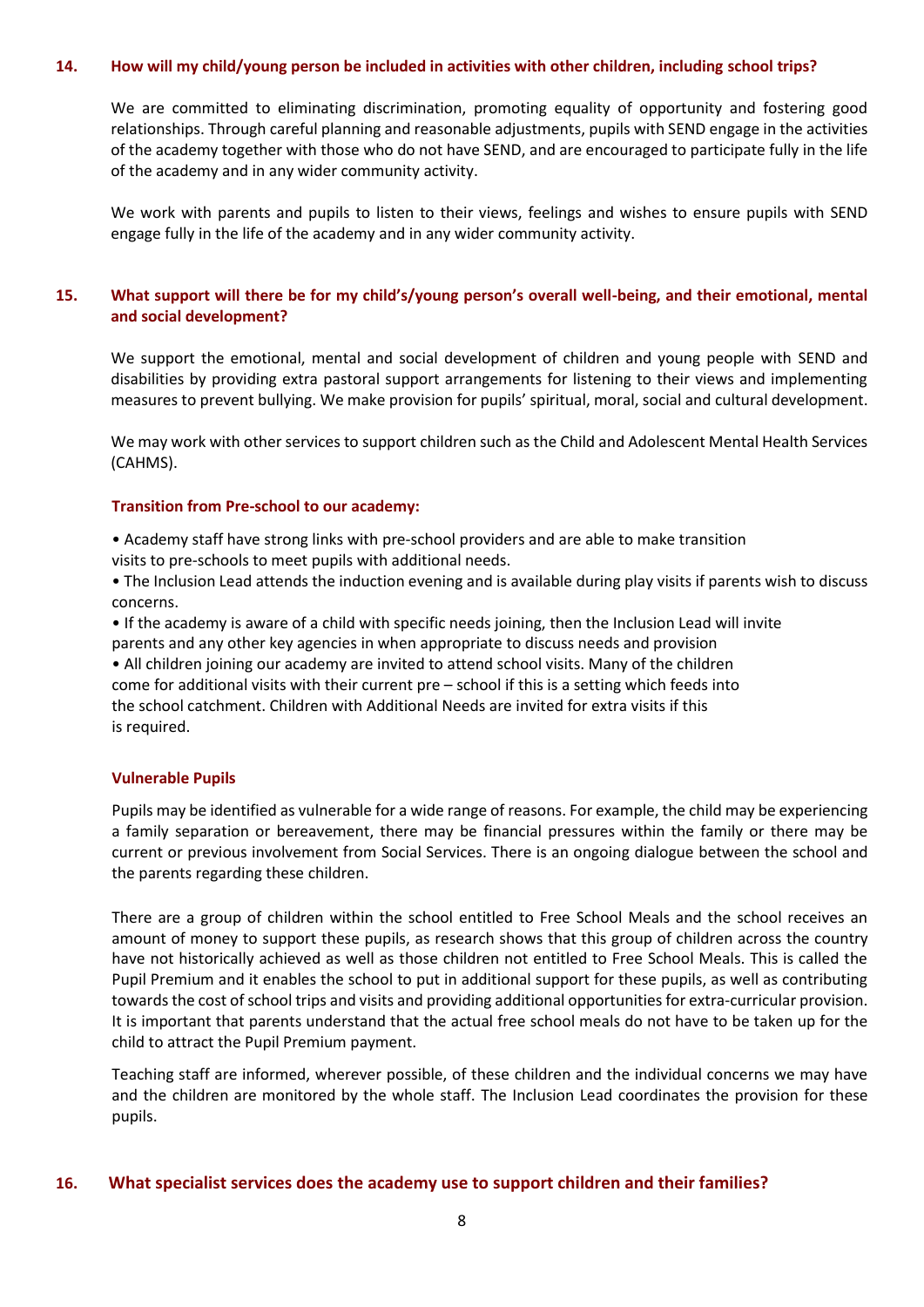As part of the cycle of SEND support (assess, plan, do, review) we will consider whether we need to involve other services to make sure the child's specific needs are met. Parents are always involved in any decision to involve specialists.

We will always involve a specialist where a child or young person makes little or no progress over a sustained period or where they continue to work at levels substantially below those of pupils at a similar age despite evidence-based SEND support delivered by appropriately trained staff. The academy may involve specialists at any point to advise on early identification of SEND and effective support and interventions.

We work with parents and agencies to consider a range of evidence-based and effective teaching approaches, appropriate equipment, strategies and interventions to support the child's or young person's progress. Together, the parties agree the needs of the child or young person, responsibilities and the outcomes to be achieved through the support, including a date by which it is reviewed. Records of involvement of specialists are kept and shared with parents and teaching staff.

Where a child is looked after by a Local Authority, we will work closely with the other relevant professionals involved in the child's or young person's life as a consequence of being looked after.

We work closely with the Local Authority and other providers to agree the range of local services and clears arrangements for making appropriate requests. Some services may be commissioned directly.

Further information on the local authority and health services are available from: [Find support, guidance and information for parents and carers of children and young people with SEND](https://www.westsussex.gov.uk/education-children-and-families/special-educational-needs-and-disability-send/)

# **17. Where can I get information, advice and support?**

The 'Local offer' is available here: [West Sussex SEND](https://www.westsussex.gov.uk/education-children-and-families/special-educational-needs-and-disability-send/send-local-offer/) Local Offer

Impartial advice and help for children and young people with special educational needs and disabilities and their parents and carers is available here: tel 0330 222 8555; email West Sussex SEND [Information, Advice and](mailto:cyp.sendias@westsussex.gov.uk)  [Support Service;](mailto:cyp.sendias@westsussex.gov.uk)

website: West Sussex SEND [Local Offer information, advice and support](https://westsussex.local-offer.org/information/2-information-advice-and-support)

The contact information for the academy is provided in section 2 above.

# **18. What do I do if I am not happy or if I want to complain?**

If there are any disagreements with parents about SEND support for their child, we will work with them to try to resolve these. If parents have a complaint they can use the Trust's Complaints Policy and Procedure.

#### **19. Other relevant policies**

Other policies that include information that may be important for children with SEND are:

#### **Trust policies:**

- Data protection
- Complaints Policy and Procedure
- Equality and Diversity Policy
- Equality Objectives
- Supporting Students and Pupils with Medical Conditions Policy
- Safeguarding in Education and Child Protection Policy
- Special Educational Needs and Disabilities Policy
- Admissions Policy